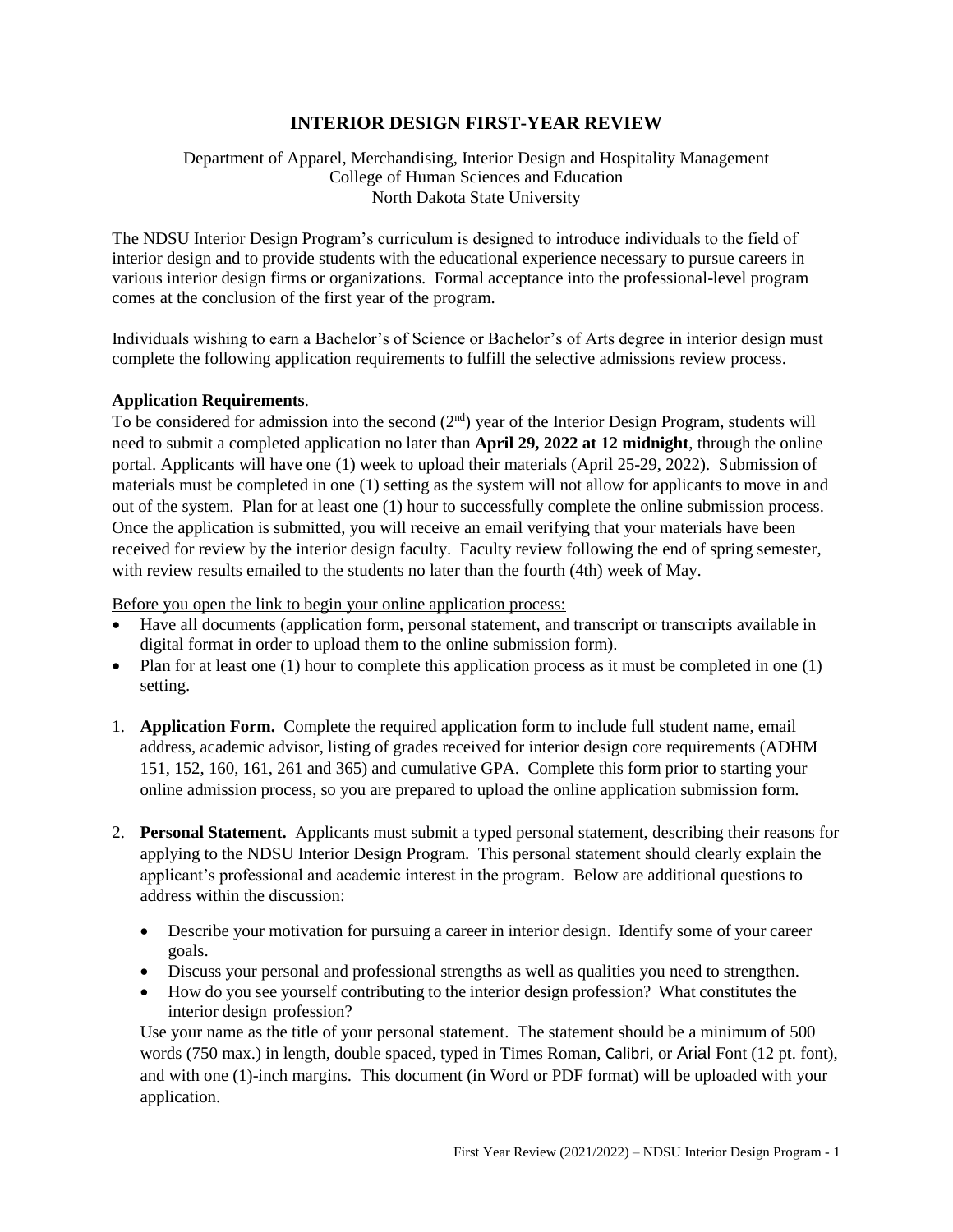- 3. **Transcript(s).** An unofficial transcript from the NDSU system must be included with the application submission. Upload this transcript online. Applicants who have previously attended other colleges or universities must submit transcripts from all schools attended.
- 4. **Professional Involvement.** Applicant will identify organizations he/she serves as a member or officer. If the organization is not campus affiliated, provide a brief description. This information will be typed directly into the online application form.

## **Admission into Second-Year Interior Design Course.**

Admission into second  $(2<sup>nd</sup>)$  year interior design courses requires a 3.0 institutional minimum cumulative grade-point average and a minimum grade of a 'C' in all major core requirements. Admission into the second  $(2<sup>nd</sup>)$  year of the Interior Design Program is also based on the review of a completed First-Year Review Application. This is submitted during the spring semester of the student's first  $(1<sup>st</sup>)$  year in the Interior Design Program.